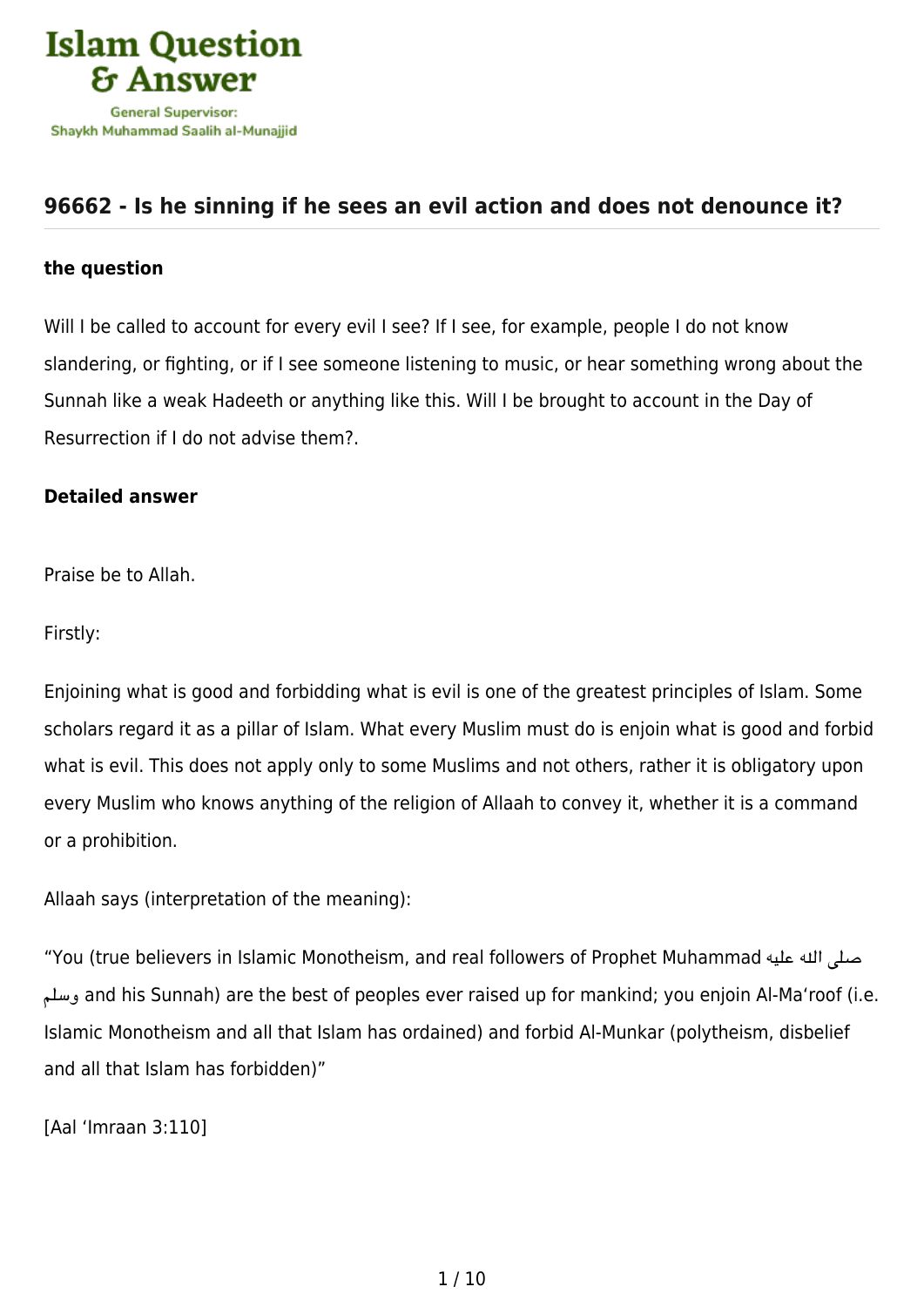

"Let there arise out of you a group of people inviting to all that is good (Islam), enjoining Al-Ma'roof (i.e. Islamic Monotheism and all that Islam orders one to do) and forbidding Al-Munkar (polytheism and disbelief and all that Islam has forbidden). And it is they who are the successful"

[Aal 'Imraan 3:104]

"Those among the Children of Israel who disbelieved were cursed by the tongue of Dawood (David) and 'Eesa (Jesus), son of Maryam (Mary). That was because they disobeyed (Allaah and the Messengers) and were ever transgressing beyond bounds.

79. They used not to forbid one another from Al-Munkar (wrong, evildoing, sins, polytheism, disbelief) which they committed. Vile indeed was what they used to do"

[al-Maa'idah 5:78, 79]

Ibn 'Atiyah (may Allaah have mercy on him) said:

There is consensus that forbidding evil is obligatory for the one who is able to do it, and is safe from harm to himself or the Muslims. But if he fears (harm) then he may denounce it in his heart and shun the doer of evil and not mix with him.

See: Tafseer al-Qurtubi (6/253).

## Secondly:

In order for this principle to be implemented there are conditions that must be met, most of which have to do with the person who is denouncing it, and some of which have to do with the principle itself.

Shaykh Muhammad ibn Saalih al-'Uthaymeen (may Allaah have mercy on him) said: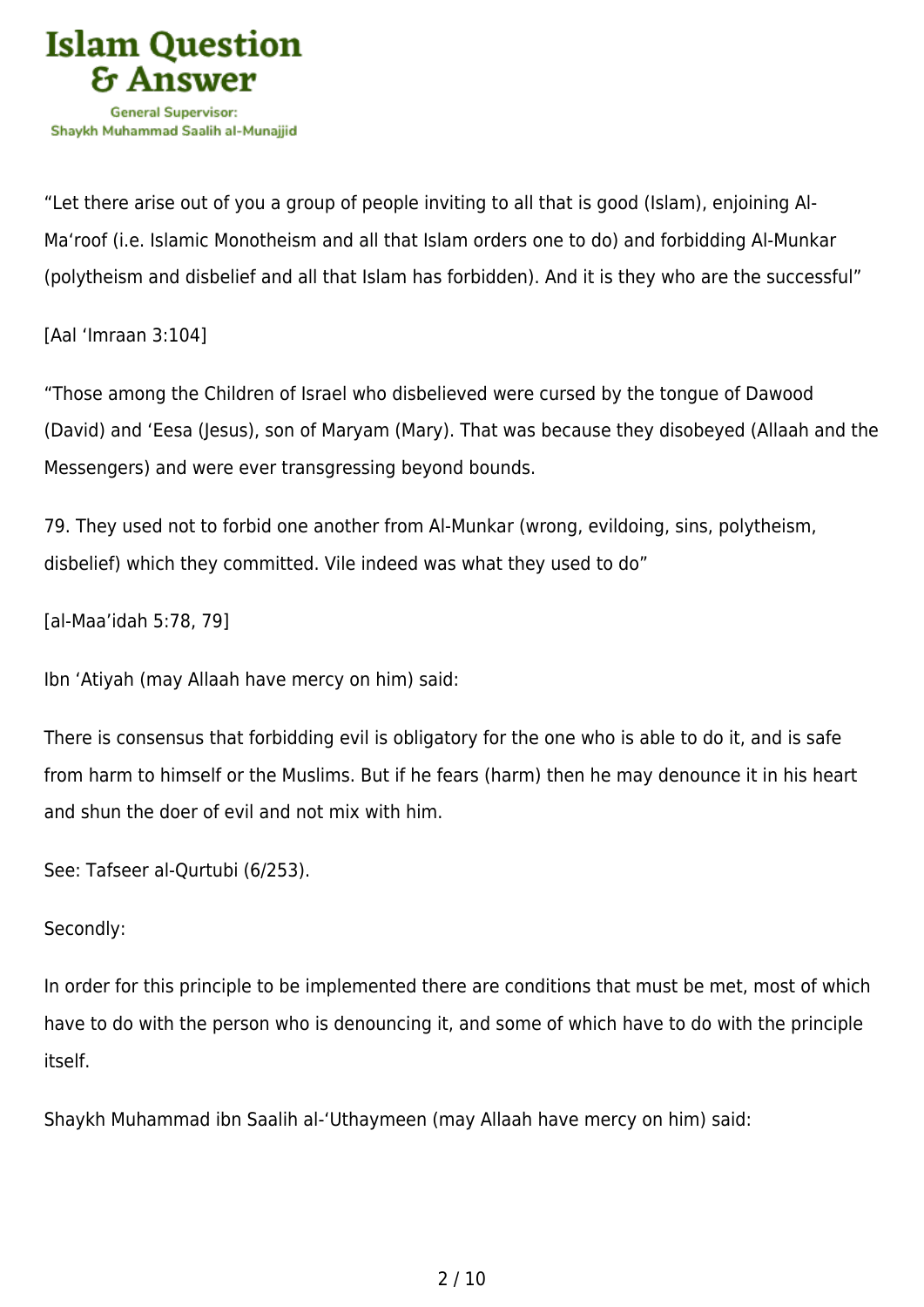

The first condition is that he should know the Islamic ruling concerning that which he is enjoining or forbidding, so he should only enjoin that which he knows that sharee'ah enjoins, and he should only forbid that which he knows sharee'ah forbids, and he should not rely on his taste or customs with regard to that.

The second condition is that he should know the situation of the person addressed: is he one who should be enjoined or forbidden, or not? If he sees a person who he is not sure whether he is accountable or not, he should not enjoin anything upon him until he finds out.

The third condition is that he should know about the person who appears to be accountable: has he done the action he wants to enjoin, or not?

If he sees someone enter the mosque and sit down, and he is not sure whether he did the two rak'ahs or not, he should not denounce him or tell him to do them, rather he should find out more.

The fourth condition is that he should be able to enjoin what is good and forbid what is bad, without bringing harm upon himself. If it will bring harm upon him, then he does not have to do it, but if he is patient and does it, that is better, because all duties are subject to the condition that one be able to do them, because Allaah says (interpretation of the meaning):

"So keep your duty to Allaah and fear Him as much as you can"

```
[al-Taghaabun 64:16]
```
"Allaah burdens not a person beyond his scope"

```
[al-Baqarah 2:286]
```
The fifth condition is that enjoining what is good and forbidding what is evil should not result in any evil greater than keeping quiet. If that will result then he does not have to do it, rather it is not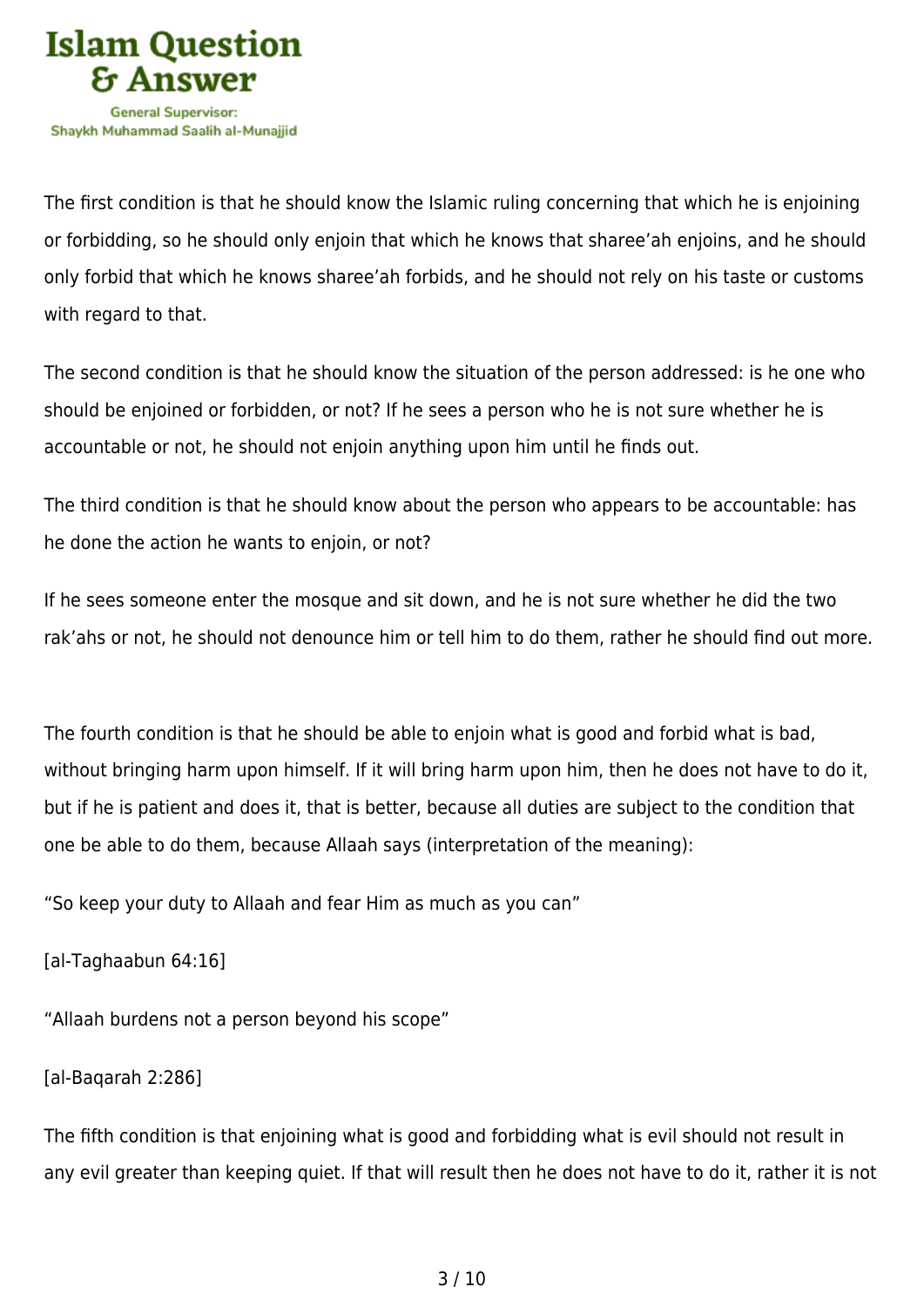

permissible for him to enjoin what is good and forbid what is evil.

Majmoo' Fataawa al-Shaykh al-'Uthaymeen (8/652-654).

Thirdly:

Once you know that enjoining what is good and forbidding what is evil are two of the duties of sharee'ah, and the shar'i conditions for doing it are fulfilled, then you must understand that if you see evil being committed, then not advising the one who is doing it means that you are sinning, unless someone else denounces it, because it is an individual obligation (fard 'ayn) upon you if you see evil being committed and there is no one else to advise the evildoer except you, but if there is someone else who undertakes to advise the evildoer, then it becomes a communal obligation (fard kifaayah) and you are not sinning if someone else fulfils the duty.

Ibn Qudaamah (may Allaah have mercy on him) said:

Some people say that enjoining good and forbidding evil can only be done with the permission of a ruler or governor, but they do not allow ordinary individuals to do this, but this is wrong because the verses and reports indicate that everyone who sees an evil and keeps quiet is sinning, so there is no need for the permission of the ruler.

Mukhtasar Minhaaj al-Qaasideen (p. 124).

Shaykh 'Abd al-'Azeez ibn Baaz (may Allaah have mercy on him) said:

Enjoining what is good and forbidding what is evil may be an individual obligation, in the case of one who sees an evil when there is no one else to denounce it, and he is able to denounce it. In that case he is individually obliged to denounce it because there is a great deal of evidence to that effect, among the clearest of which is the hadeeth in which the Prophet (peace and blessings of Allaah be upon him) said: "Whoever among you sees an evil action, then let him change it with his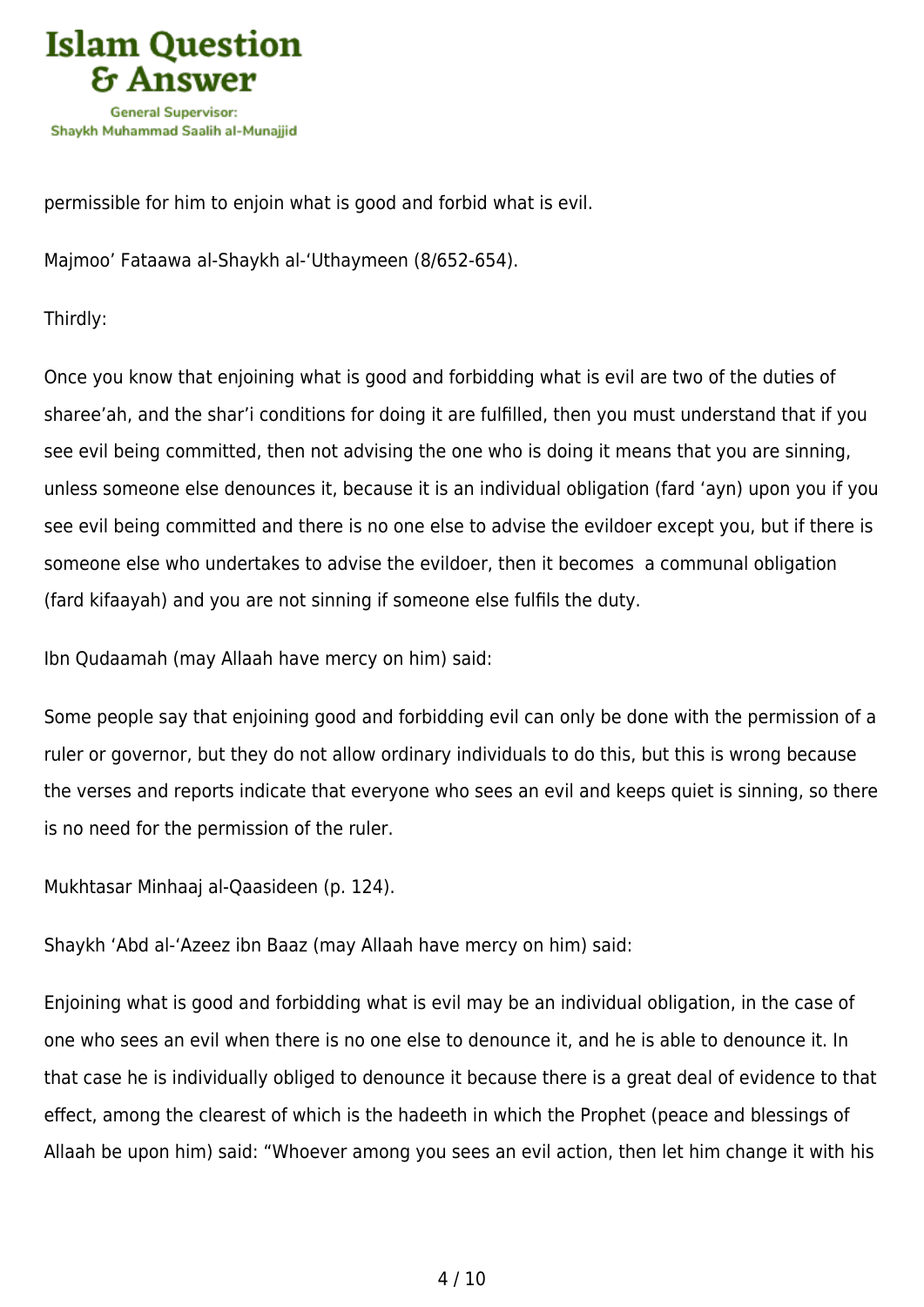

hand [by taking action]; if he cannot, then with his tongue [by speaking out]; and if he cannot, then with his heart – and that is the weakest of faith." Narrated by Muslim in his Saheeh.

Fataawa al-Shaykh Ibn Baaz (3/212).

Fourthly:

It makes no difference whether these evils take place in the street, the home or the workplace; if a Muslim is able to denounce them without that leading to harm, then he has no excuse for not denouncing them.

Shaykh 'Abd al-'Azeez ibn Baaz (may Allaah have mercy on him) said:

The believing men and women enjoin what is good and forbid what is evil, and the believer does not keep quiet. If he sees his brother committing an evil, he denounces him. Similarly, if he sees his sister, paternal aunt, maternal aunt or anyone else committing an evil action, he tells them not to do that. If he sees his brother in faith or his sister in faith falling short in some duty, he denounces him for that, and enjoins him to do what is good. All of that is to be done with kindness and wisdom, and good manners.

If the believer sees one of his brothers in faith being lazy in praying, or engaging in backbiting or gossip, or smoking or drinking, or disobeying one or both of his parents, or severing the ties of kinship, he denounces him in kind words and with good manners, not with hateful words and harshness, and he explains to him that it is not permissible for him to do this thing.

All of these evils must be denounced by every believing man and woman and every righteous person, by husbands and wives, brothers, relatives, neighbours, friends and others. They must all do that, as Allaah says, describing the believing men and women (interpretation of the meaning):

"they enjoin (on the people) Al‑Ma'roof (i.e. Islamic Monotheism and all that Islam orders one to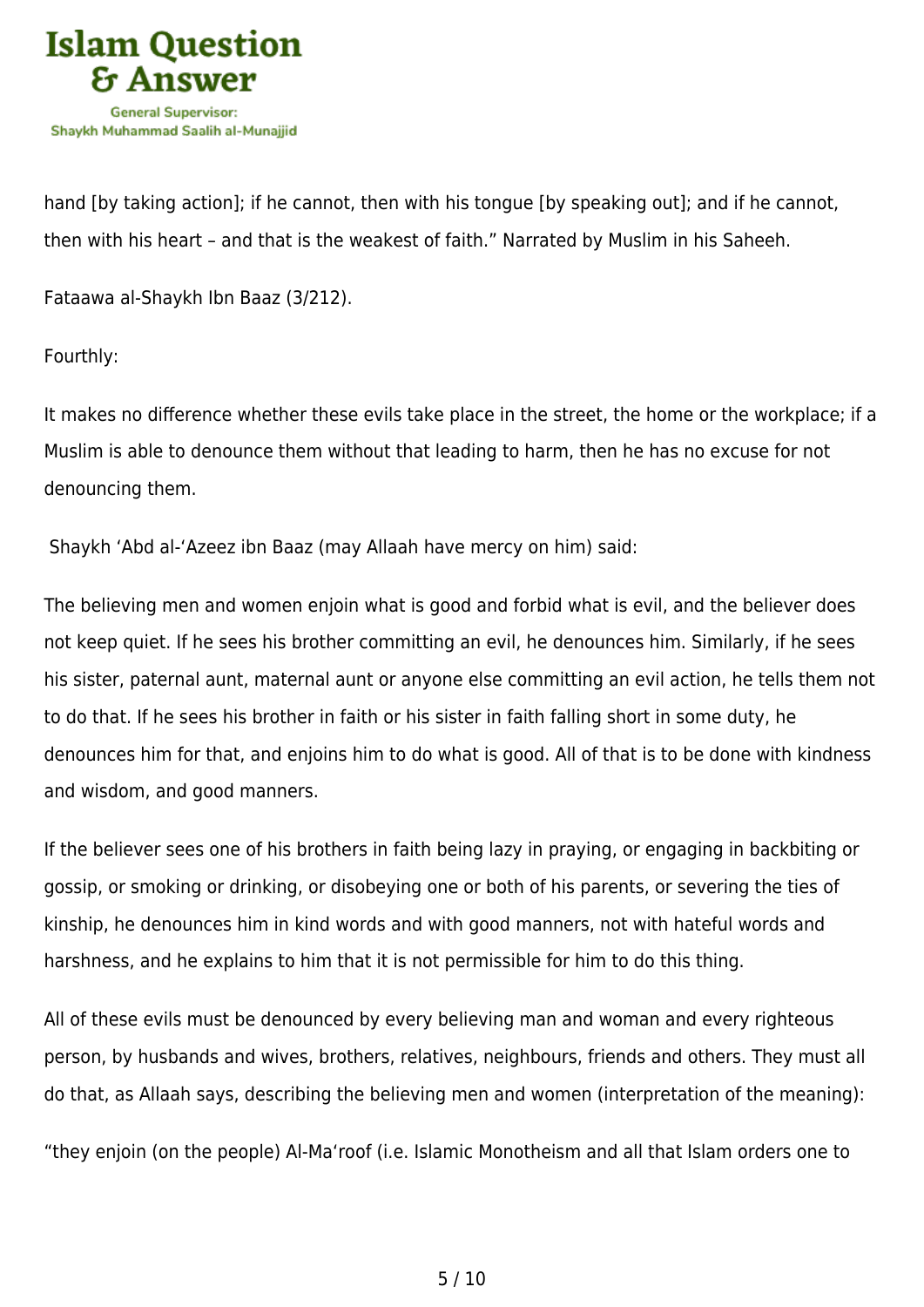

do), and forbid (people) from Al‑Munkar (i.e. polytheism and disbelief of all kinds, and all that Islam has forbidden)"

[al-Tawbah 9:71]

And the Prophet (peace and blessings of Allaah be upon him) said: "If the people see an evil and do not change it, soon Allaah will punish them all."

And he (peace and blessings of Allaah be upon him) said: "Whoever among you sees an evil action, then let him change it with his hand [by taking action]; if he cannot, then with his tongue [by speaking out]; and if he cannot, then with his heart – and that is the weakest of faith."

This is general in meaning and applies to all evil actions, whether they are on the road, in the home, in the mosque, on an airplane, on a train, in a car or anywhere else. This applies to both men and women. A woman can speak and a man can speak, enjoining what is good and forbidding what is evil, because this is in the interests of all and concerns the salvation of all.

It is not permissible to keep quiet about that to avoid upsetting the husband, brother or anyone else. But it should be done with good manners and kind words, not with violence and harshness, paying attention to suitable times. Some people may not be open to advice at some times, but at other times they may be willing to accept it. The believing man and woman pay attention to the appropriate times for denouncing evil and enjoining good, and they should not despair and think that the one who does not accept it today will not accept it tomorrow. The believing man should not despair and the believing woman should not despair, rather they should carry on denouncing evil and enjoining what is good with sincerity towards Allaah and His slaves, and thinking positively of Allaah and hoping for the reward that is with Allaah.

Fataawa al-Shaykh Ibn Baaz (4/50).

Fifthly: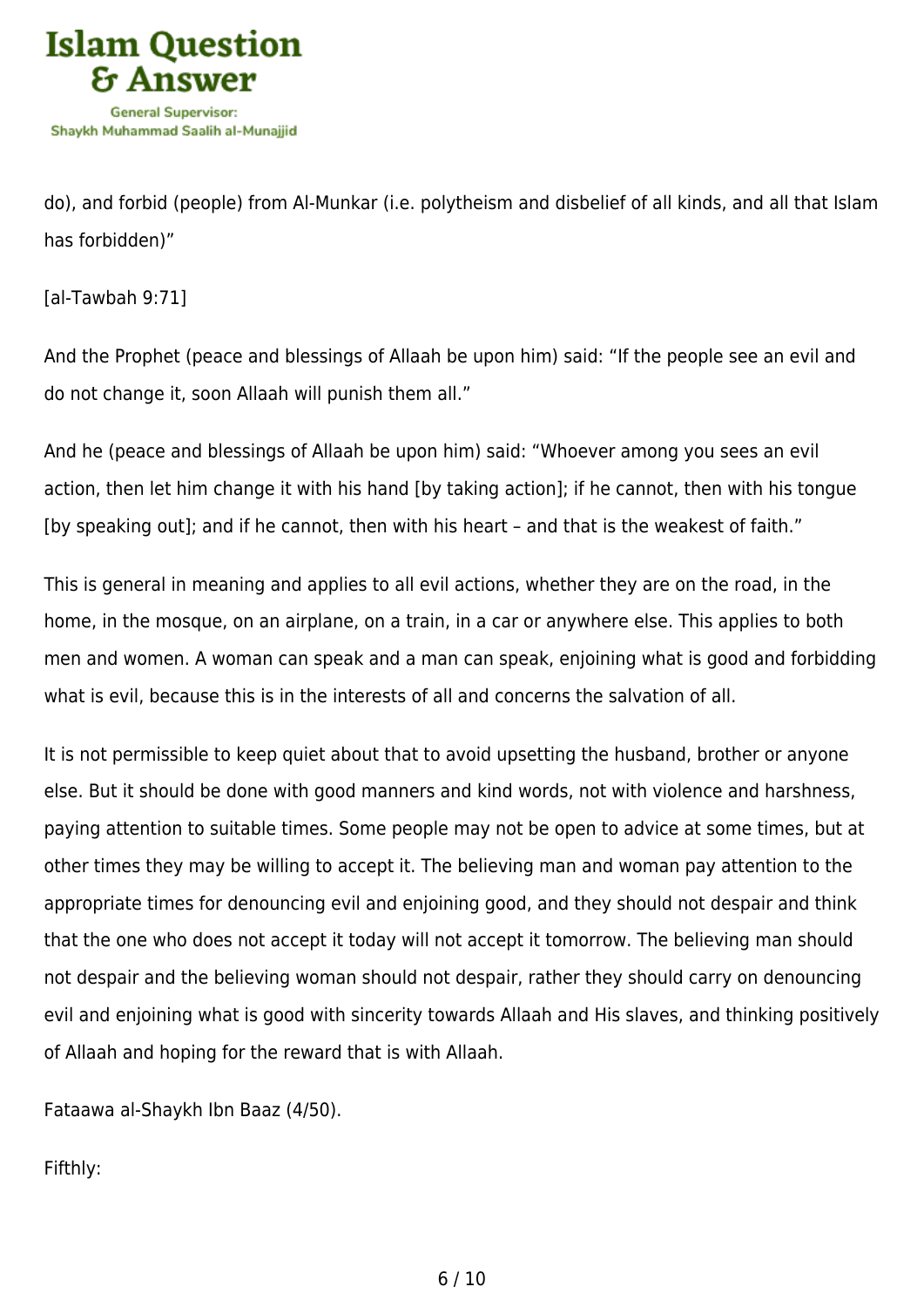

Shavkh Muhammad Saalih al-Munaiiid

Does that mean that he has to denounce everyone who shaves his beard, or everyone who lets his lower garment hang too low, or every swearing person whom he hears? Does he have to pick up every paper on the street on which there is the name of Allaah? Does he have to stand up and speak to every khateeb whom he hears quoting a weak or fabricated hadeeth?

The answer to all of that – and similar cases – is no, he does not have to do that, because no one who calls people to Allaah can do all of that, especially since most of those whom he sees doing evil actions may know the ruling of Allaah on their actions, and proof has been established against them. If Islam required him to do that he would spend his whole life standing with those sinners and advising them as the expense of his own interests and livelihood, and this is something that can never be prescribed by sharee'ah.

The scholars of the Standing Committee said:

In order to avoid sin and blame, it is sufficient for you to advise people not to use papers on which the name of Allaah appears, because that is showing disrespect, and to warn them against throwing them into garbage pails, in the streets, in their neighbourhoods and so on. You are not obliged to put yourself through hardship by devoting all your time to collecting the papers that are scattered in the streets and so on, rather you may pick up whatever you can without causing yourself hardship.

Shaykh 'Abd al-'Azeez ibn Baaz, Shaykh 'Abd al-Razzaaq 'Afeefi, Shaykh 'Abd-Allaah ibn Ghadyaan, Shaykh 'Abd-Allaah ibn Qa'ood.

Fataawa al-Lajnah al-Daa'imah (4/73-75).

Shaykh Muhammad ibn Saalih al-'Uthaymeen (may Allaah have mercy on him) said:

Enjoining what is good and forbidding what is evil is a communal obligation (fard kifaayah); if sufficient people undertake it, it is waived for the rest, but if not enough people undertake it, then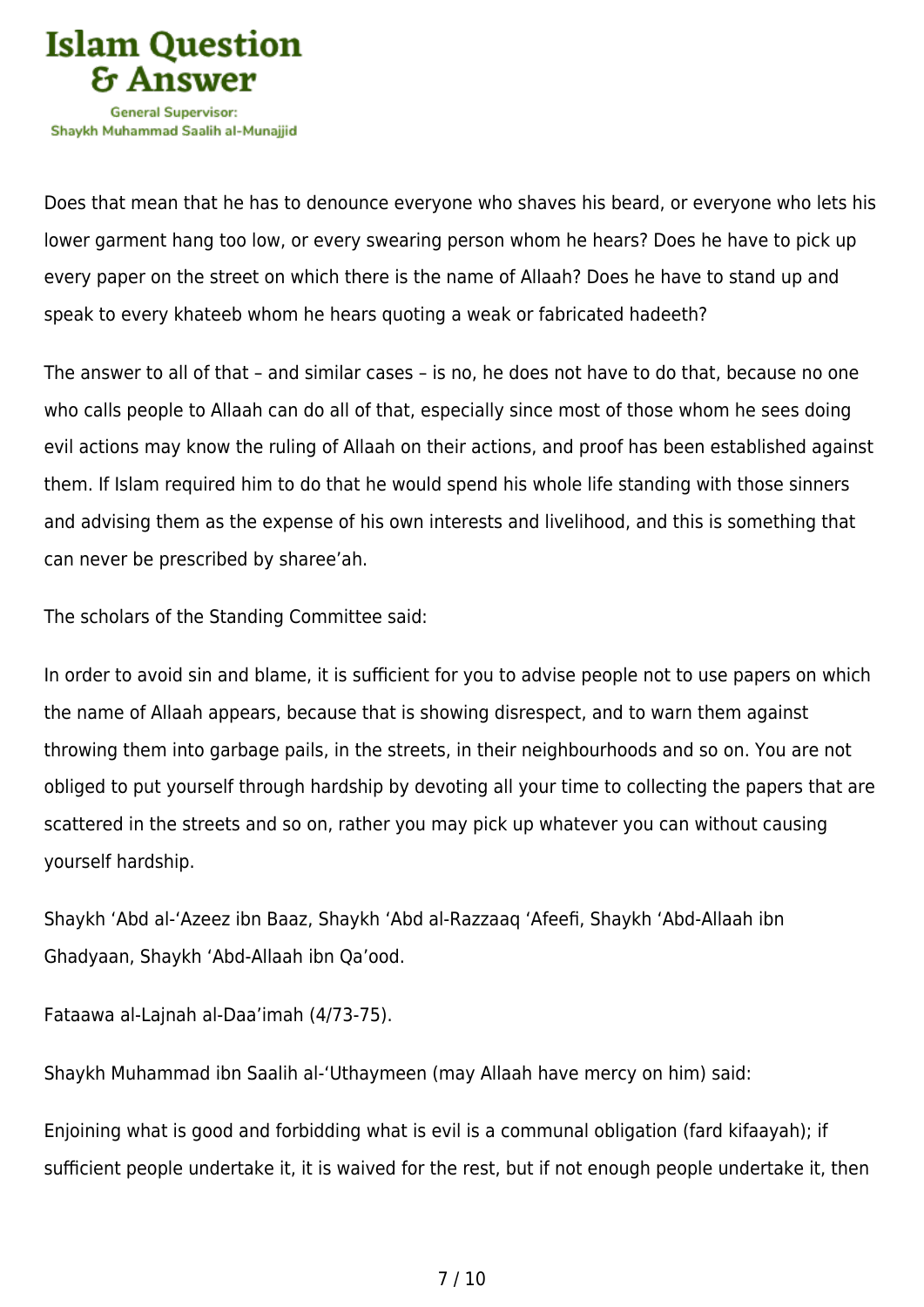

all the people are obliged to enjoin what is good and forbid what is evil. But it is essential that it be done with wisdom, kindness and gentleness, because Allaah sent Moosa and Haroon to Pharaoh and said (interpretation of the meaning):

"And speak to him mildly, perhaps he may accept admonition or fear (Allaah)"

[Ta-ha 20:44].

As for violence, whether in word or deed, this is contrary to wisdom and is contrary to what Allaah has enjoined.

But sometimes a person may be faced with something and say "This is a well known evil," such as shaving the beard for example, which everyone knows is haraam – especially those who live in this land (Saudi Arabia) – and he says: if I were to stop every time I see someone with a bare face – and how many of them there are – and tell him not to do this, then I would miss out on a lot of good. In this case, perhaps we should say that the duty of denouncing is waived, because that would cause him to miss out on a lot of good. But if you happen to meet this man in a shop, restaurant or café, in that case it would be good to remind him to fear Allaah and say: This is something haraam, and if you persist in a minor sin then in your case it will become a major sin – and say something appropriate.

Liqaa'aat al-Baab il-Maftooh (110/ question no. 5).

We feel very sorry for the Muslims who disobey their Lord in their manner of dressing, behaviour, actions and words. We encourage everyone who is able to convey the pure message of Islam to these people to do so. When a Muslims hears or sees an evil that he is able to denounce, he should do so, but he does not have to do that with regard to every evil he sees or hears. Undoubtedly evil things vary in their severity. And some of them involve transgression against other people whilst others affect only the person who does them. In cases where the evil is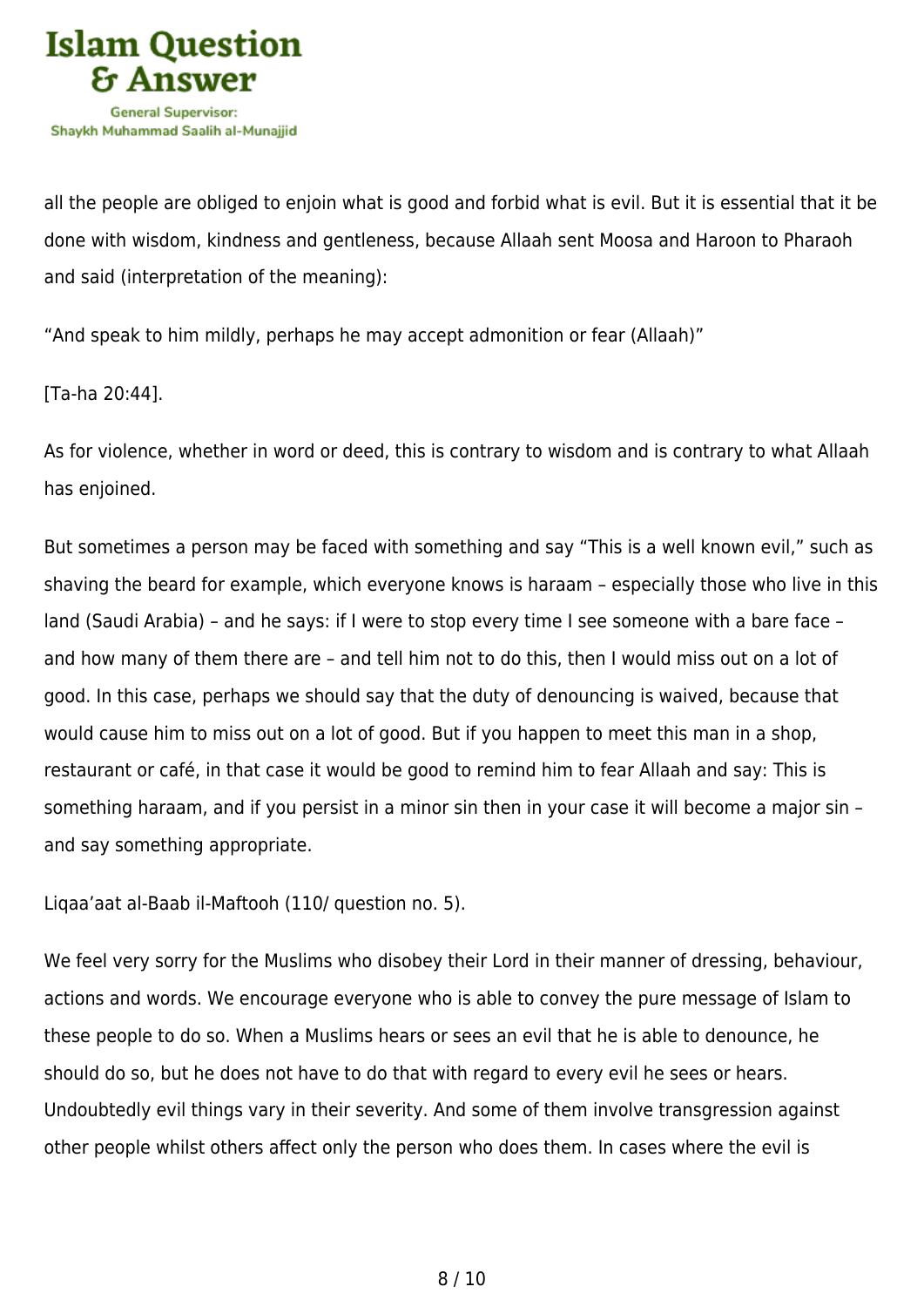

particularly serious or offensive, denouncing them is a more urgent duty for the Muslims than evils that are less serious. Whoever hears someone reviling Allaah or Islam, the sin and offence involved is not like that in a case where he hears someone reviling some other person.

If the sin transgresses against others, then denouncing it is more urgent then an evil which affects only the person who does it. What matters is that the Muslim's heart should remain aware and denounce the evil even if he is unable to take action or speak out against it. But the one who can change the evil by taking action or speaking out against it should not fail to do so.

Shaykh 'Abd al-'Azeez ibn Baaz (may Allaah have mercy on him) said:

Denouncing evil in one's heart is obligatory for everyone, because everyone can do it. What is means is hating the evil and keeping away from those who do it when one is unable to denounce it by taking action or speaking out, because Allaah says (interpretation of the meaning):

"And when you (Muhammad صلى الله عليه وسلم) see those who engage in a false conversation about Our Verses (of the Qur'aan) by mocking at them, stay away from them till they turn to another topic. And if Shaytaan (Satan) causes you to forget, then after the remembrance sit not you in the company of those people who are the Zaalimoon (polytheists and wrongdoers)"

[al-An'aam 6:68]

And Allaah says in Soorat al-Nisa' (interpretation of the meaning):

"And it has already been revealed to you in the Book (this Qur'aan) that when you hear the Verses of Allaah being denied and mocked at, then sit not with them, until they engage in a talk other than that; (but if you stayed with them) certainly in that case you would be like them"

[al-Nisa' 4:140]

And He says (interpretation of the meaning):